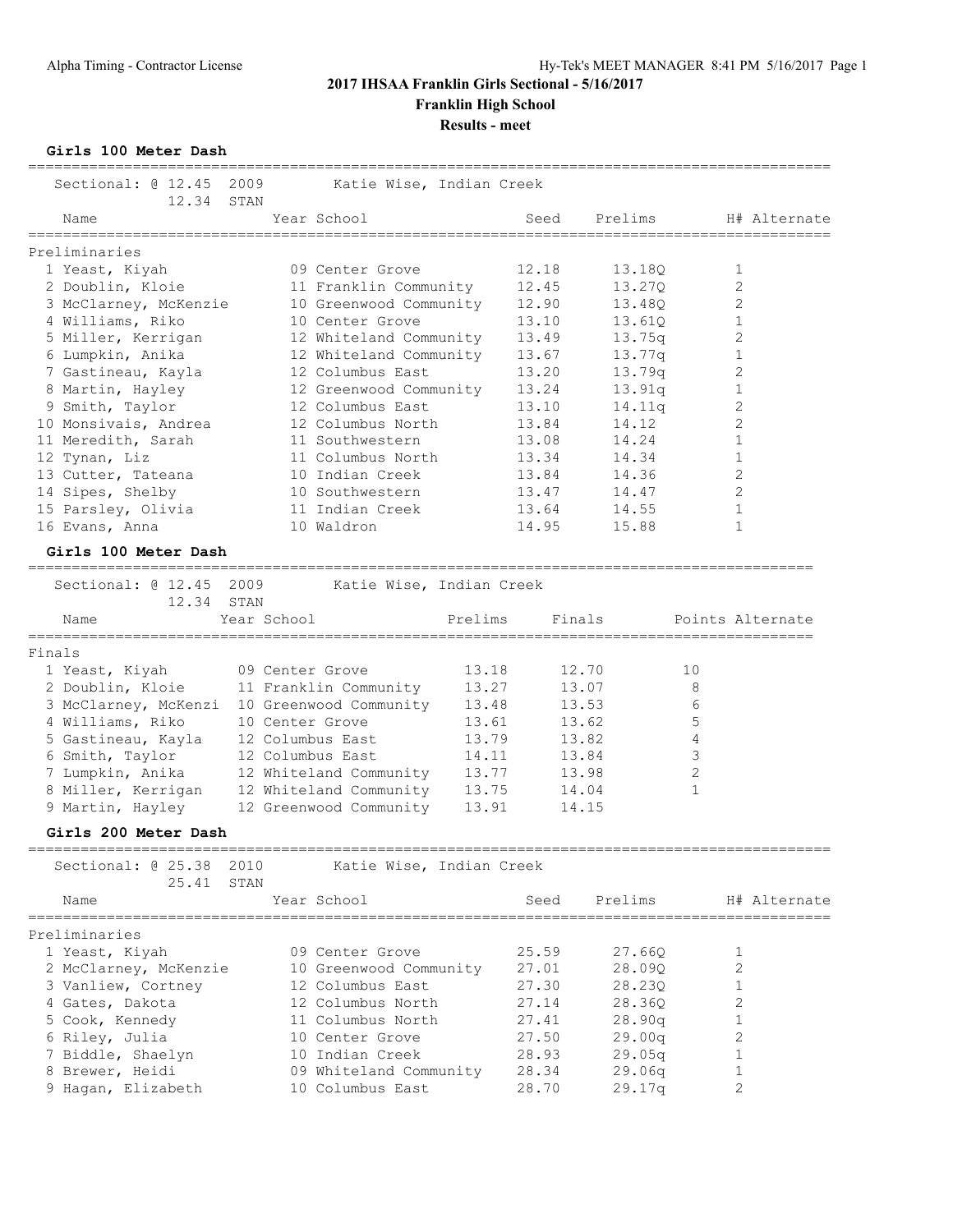# **2017 IHSAA Franklin Girls Sectional - 5/16/2017 Franklin High School Results - meet**

# **....Girls 200 Meter Dash**

| 10 Novak, Kaitlyn  | 11 Franklin Community  | 29.00 | 29.24 | $\mathbf{1}$ |
|--------------------|------------------------|-------|-------|--------------|
| 11 Hasler, Melanie | 09 Hauser              | 28.30 | 29.31 | $\mathbf{1}$ |
| 12 Allen, Ashley   | 11 Greenwood Community | 27.54 | 30.00 | 2            |
| 13 Sidhu, Kohinoor | 11 Whiteland Community | 29.31 | 30.32 | 2            |
| 14 King, Shelby    | 10 Franklin Community  | 31.00 | 32.09 | $\mathbf{1}$ |
| 15 Parsley, Olivia | 11 Indian Creek        | 30.30 | 32.79 | 2            |
| 16 Evans, Anna     | 10 Waldron             | 32.88 | 33.84 | $\mathbf{1}$ |

#### **Girls 200 Meter Dash**

#### ==========================================================================================

| Sectional: @ 25.38<br>25.41 | 2010<br>STAN           | Katie Wise, Indian Creek |        |                  |
|-----------------------------|------------------------|--------------------------|--------|------------------|
| Name                        | Year School            | Prelims                  | Finals | Points Alternate |
| Finals                      |                        |                          |        |                  |
| 1 Yeast, Kiyah              | 09 Center Grove        | 27.66                    | 26.80  | 10               |
| 2 Cook, Kennedy             | 11 Columbus North      | 28.90                    | 27.45  | 8                |
| 3 Riley, Julia              | 10 Center Grove        | 29.00                    | 27.64  | 6                |
| 4 McClarney, McKenzi        | 10 Greenwood Community | 28.09                    | 27.74  | 5                |
| 5 Gates, Dakota             | 12 Columbus North      | 28.36                    | 28.04  | 4                |
| 6 Hagan, Elizabeth          | 10 Columbus East       | 29.17                    | 28.24  | 3                |
| 7 Brewer, Heidi             | 09 Whiteland Community | 29.06                    | 28.61  | $\overline{2}$   |
| 8 Biddle, Shaelyn           | 10 Indian Creek        | 29.05                    | 28.72  |                  |
| 9 Vanliew, Cortney          | 12 Columbus East       | 28.23                    | 29.11  |                  |

=============================================================================================

### **Girls 400 Meter Dash**

|      | Sectional: @ 57.66 5/20/2014 Gabby Sims, Columbus Nor<br>57.45 STAN |                                              |                  |                                                |                            |                     |                     |
|------|---------------------------------------------------------------------|----------------------------------------------|------------------|------------------------------------------------|----------------------------|---------------------|---------------------|
| Name |                                                                     | Year School                                  | <b>Seed</b> Seed | ====================================           | Finals H# Points Alternate |                     |                     |
|      | 1 Anderson, Hanna 11 Greenwood Community 59.10                      |                                              |                  | 59.18                                          |                            | $2 \quad 10$        |                     |
|      | 2 Vanliew, Cortney 12 Columbus East 1:00.83 1:00.34                 |                                              |                  |                                                |                            | $2 \quad 8$         |                     |
|      | 3 Dillworth, Deannah 11 Center Grove 1:02.90 1:01.16                |                                              |                  |                                                |                            | $2^{\circ}$<br>6    |                     |
|      | 4 Doublin, Kloie 11 Franklin Community 1:00.19 1:01.20              |                                              |                  |                                                | $\overline{2}$             | 5                   |                     |
|      | 5 Fraser, Delsi 10 Center Grove                                     |                                              |                  | $1:03.66$ $1:02.91$                            | $\overline{2}$             | $\overline{4}$      |                     |
|      | 6 Leytham, Taylor 09 Whiteland Community 1:03.32 1:03.32            |                                              |                  |                                                | $\overline{2}$             | 3                   |                     |
|      | 7 Biddle, Shaelyn 10 Indian Creek 1:05.08 1:04.37                   |                                              |                  |                                                |                            | $\overline{c}$<br>1 |                     |
|      | 8 Halvorson, Skylar 09 Whiteland Community 1:04.71 1:04.70          |                                              |                  |                                                | $\overline{2}$             | $\mathbf{1}$        |                     |
|      | 9 Dant, Mya                                                         | 09 Greenwood Community 1:05.72 1:04.79       |                  |                                                | $\mathbf{1}$               |                     |                     |
|      | 10 Chavan, Isha 10 Columbus East                                    |                                              |                  | $1:05.39$ $1:04.91$                            | $\mathbf{1}$               |                     |                     |
|      | 11 Simons, Anna 11 Greenwood Chris 1:03.90 1:05.16                  |                                              |                  |                                                | 2                          |                     |                     |
|      | 12 Meek, Katlin 12 Columbus North 1:05.24 1:05.83                   |                                              |                  |                                                | $\mathbf{1}$               |                     |                     |
|      | 13 Beavins, Emma 11 Franklin Community 1:02.51 1:06.73              |                                              |                  |                                                | $\overline{c}$             |                     |                     |
|      | 14 Deak, Julia 10 Columbus North 1:07.24 1:07.94                    |                                              |                  |                                                | $\mathbf{1}$               |                     |                     |
|      | 15 Tatlock, Taylor 10 Edinburgh                                     |                                              |                  | $1:06.00$ $1:09.55$                            | $\mathbf{1}$               |                     |                     |
|      | 16 Timmons, Morgan 11 Indian Creek                                  |                                              |                  | 1:14.44                                        | $\mathbf{1}$               |                     |                     |
|      | Girls 800 Meter Run                                                 |                                              |                  |                                                |                            |                     |                     |
|      | Sectional: @ 2:17.90 2008<br>$2:16.66$ STAN                         |                                              |                  | Elizabeth Kim, Columbus North                  |                            |                     |                     |
| Name |                                                                     | Year School<br>============================= | Seed             | Finals<br>==================================== |                            |                     | H# Points Alternate |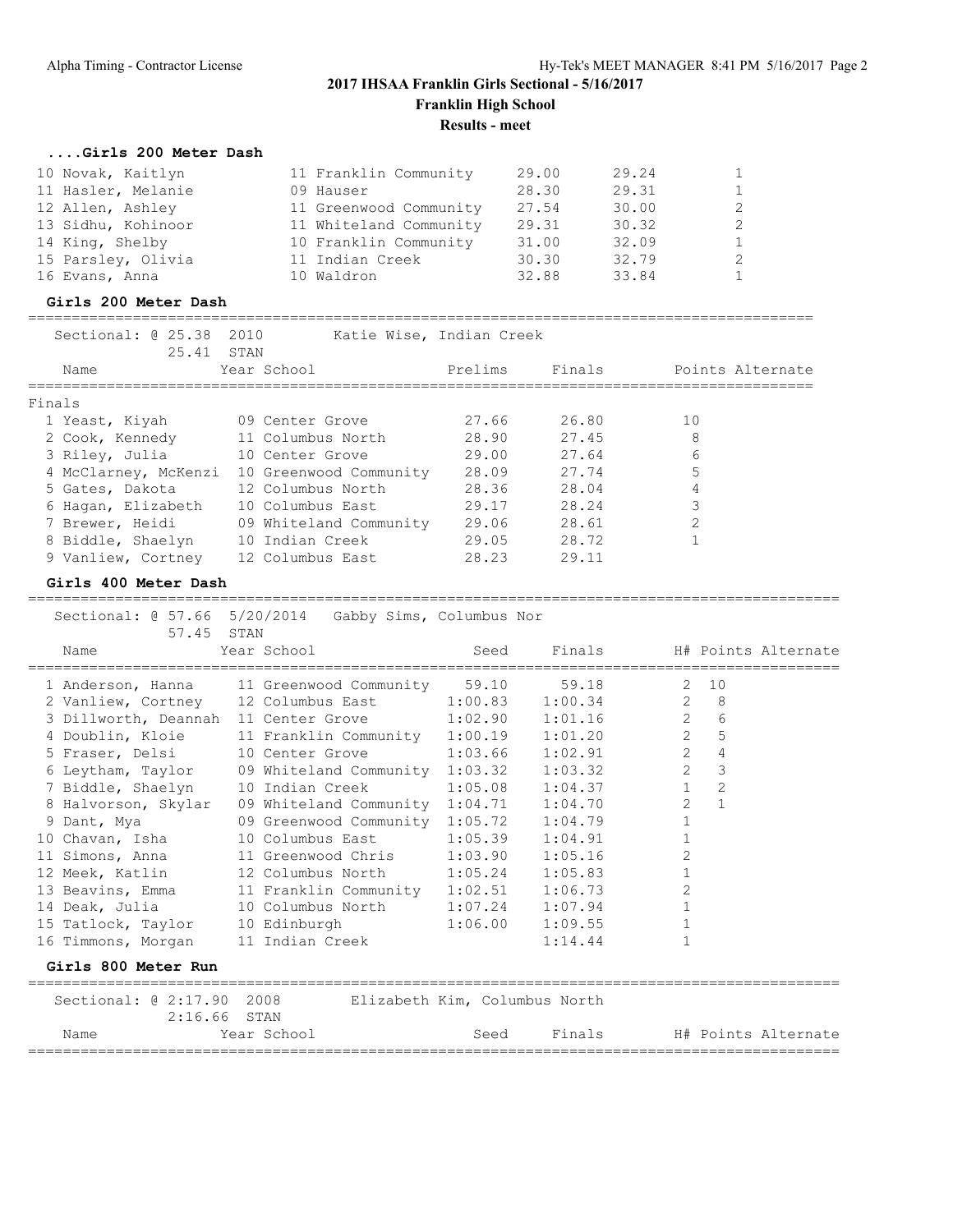# **2017 IHSAA Franklin Girls Sectional - 5/16/2017 Franklin High School**

**Results - meet**

### **....Girls 800 Meter Run**

| 1 Robinson, Krista 12 Greenwood Community 2:28.88 2:27.46 |                     |         |                | $2 \quad 10$   |
|-----------------------------------------------------------|---------------------|---------|----------------|----------------|
| $1:11.362$ $(1:11.362)$ $2:27.452$ $(1:16.090)$           |                     |         |                |                |
| 2 Fujii, Nina 10 Center Grove 2:30.00 2:27.92             |                     |         |                | $2^8$          |
| $1:12.010$ $(1:12.010)$ $2:27.917$ $(1:15.907)$           |                     |         |                |                |
| 3 Tong, Arig 		 11 Columbus North 		 2:30.24 	 2:29.03    |                     |         |                | 2 6            |
| $1:12.386$ (1:12.386) 2:29.029 (1:16.643)                 |                     |         |                |                |
| 4 Selking, Chloe 10 Franklin Community                    | 2:30.53 2:29.46     |         |                | $2 \qquad 5$   |
| $1:13.224$ $(1:13.224)$ $2:29.457$ $(1:16.233)$           |                     |         |                |                |
| 5 Ballard, Kirsten 11 Columbus North 2:33.24 2:29.61      |                     |         |                | $2 \quad 4$    |
| $1:13.167$ $(1:13.167)$ $2:29.605$ $(1:16.439)$           |                     |         |                |                |
| 6 Harrell, Gabrielle 09 Center Grove                      |                     | 2:30.74 | $\overline{2}$ | $\mathcal{S}$  |
| $1:12.704$ $(1:12.704)$ $2:30.736$ $(1:18.033)$           |                     |         |                |                |
| 7 Treibic, Emma 11 Franklin Community 2:32.27 2:35.52     |                     |         |                | $2 \quad 2$    |
| $1:13.826$ (1:13.826) 2:35.520 (1:21.695)                 |                     |         |                |                |
| 8 Dennis, Katie 11 Whiteland Community 2:36.71 2:39.72    |                     |         | $\overline{2}$ | $\overline{1}$ |
| $1:16.444$ $(1:16.444)$ $2:39.716$ $(1:23.272)$           |                     |         |                |                |
| 9 Subris, Anna 10 Greenwood Chris 2:38.00 2:43.03         |                     |         | 2              |                |
| $1:16.429$ $(1:16.429)$ $2:43.022$ $(1:26.593)$           |                     |         |                |                |
| 10 Watson, Mallory 09 Greenwood Community 2:39.51 2:44.63 |                     |         | $\overline{2}$ |                |
| $1:17.092$ $(1:17.092)$ $2:44.624$ $(1:27.532)$           |                     |         |                |                |
| 11 Ping, Madisen 10 Columbus East                         |                     | 2:48.57 | $\overline{2}$ |                |
| $1:17.458$ $(1:17.458)$ $2:48.562$ $(1:31.104)$           |                     |         |                |                |
| 12 Bivens, Katelyn 11 Edinburgh                           | $2:53.00$ $2:56.55$ |         | $\mathbf{1}$   |                |
| $1:28.123$ $(1:28.123)$ $2:56.542$ $(1:28.420)$           |                     |         |                |                |
| 13 Burkett, Hailey 09 Indian Creek 3:16.07 3:05.61        |                     |         | $\mathbf{1}$   |                |
| $1:33.252$ $(1:33.252)$ $3:05.603$ $(1:32.352)$           |                     |         |                |                |
| 14 Cruea, Leah 12 Waldron                                 | $2:59.00$ $3:17.80$ |         | $\mathbf{1}$   |                |
| $1:40.584$ $(1:40.584)$ $3:17.795$ $(1:37.212)$           |                     |         |                |                |
| 15 Davis, Emily 11 Edinburgh                              | $3:40.00$ $3:24.64$ |         | $\mathbf{1}$   |                |
| $1:41.566$ $(1:41.566)$ $3:24.635$ $(1:43.070)$           |                     |         |                |                |

# **Girls 1600 Meter Run**

#### ========================================================================================== Sectional: @ 5:01.65 5/14/2013 Mackenzie Caldwell, Columbus Nor

| 4:59.75 STAN                                                                                  |                                                 |                         |                                                 |
|-----------------------------------------------------------------------------------------------|-------------------------------------------------|-------------------------|-------------------------------------------------|
| Name                 Year School                     Seed     Finals         Points Alternate |                                                 |                         |                                                 |
| 1 Tong, Arig 11 Columbus North 5:22.37 5:27.18 10                                             |                                                 |                         |                                                 |
| $1:20.105$ $(1:20.105)$ $2:45.016$ $(1:24.911)$                                               |                                                 |                         | $4:11.031$ $(1:26.016)$ $5:27.178$ $(1:16.147)$ |
| 2 Clark, Valerie 12 Center Grove                                                              |                                                 | 5:28.00 5:36.05 8       |                                                 |
| $1:19.810$ $(1:19.810)$ $2:44.762$ $(1:24.952)$                                               |                                                 |                         | $4:11.335$ $(1:26.574)$ $5:36.049$ $(1:24.714)$ |
| 3 Treibic, Emma 11 Franklin Community                                                         |                                                 | $5:33.01$ $5:38.45$ 2   |                                                 |
| $1:29.382$ $(1:29.382)$ $3:07.243$ $(1:37.861)$                                               |                                                 |                         | $4:45.188$ $(1:37.946)$ $5:38.444$ $(53.256)$   |
| 4 Martin, Victoria 11 Center Grove                                                            |                                                 | $5:38.00$ $5:42.37$ 5   |                                                 |
|                                                                                               | $1:23.503$ $(1:23.503)$ $2:55.632$ $(1:32.129)$ | $4:19.054$ $(1:23.422)$ | $5:42.368$ $(1:23.315)$                         |
| 5 Kerber, Kennedy 09 Columbus North                                                           |                                                 | $5:46.24$ $5:47.11$ 4   |                                                 |
| $1:20.459$ $(1:20.459)$ $2:46.086$ $(1:25.627)$                                               |                                                 | $4:15.968$ $(1:29.883)$ | $5:47.106$ $(1:31.138)$                         |
| 6 Dawson, Isabel 12 Indian Creek                                                              |                                                 | $5:45.00$ $6:05.08$     | $\sim$ 3                                        |
| $1:22.231$ $(1:22.231)$ $2:50.008$ $(1:27.778)$                                               |                                                 |                         | $4:31.515$ $(1:41.508)$ $6:05.073$ $(1:33.558)$ |
| 7 Reed, Piper 69 Franklin Community                                                           |                                                 | $6:06.80$ $6:15.91$ 6   |                                                 |
| $1:22.692$ $(1:22.692)$ $2:48.556$ $(1:25.865)$                                               |                                                 | $4:15.764$ $(1:27.209)$ | $6:15.909$ $(2:00.145)$                         |
| 8 Smith, Autumn 12 Greenwood Community                                                        |                                                 | $6:17.54$ $6:24.42$ 1   |                                                 |
| $1:23.208$ $(1:23.208)$ $2:57.144$ $(1:33.936)$                                               |                                                 |                         | $4:43.159$ $(1:46.016)$ $6:24.411$ $(1:41.252)$ |
| 9 Mensendiek, Emma 12 Columbus East 6:12.00 6:28.28                                           |                                                 |                         |                                                 |
|                                                                                               | $1:26.741$ $(1:26.741)$ $3:05.965$ $(1:39.224)$ |                         | $4:48.832$ $(1:42.868)$ $6:28.272$ $(1:39.440)$ |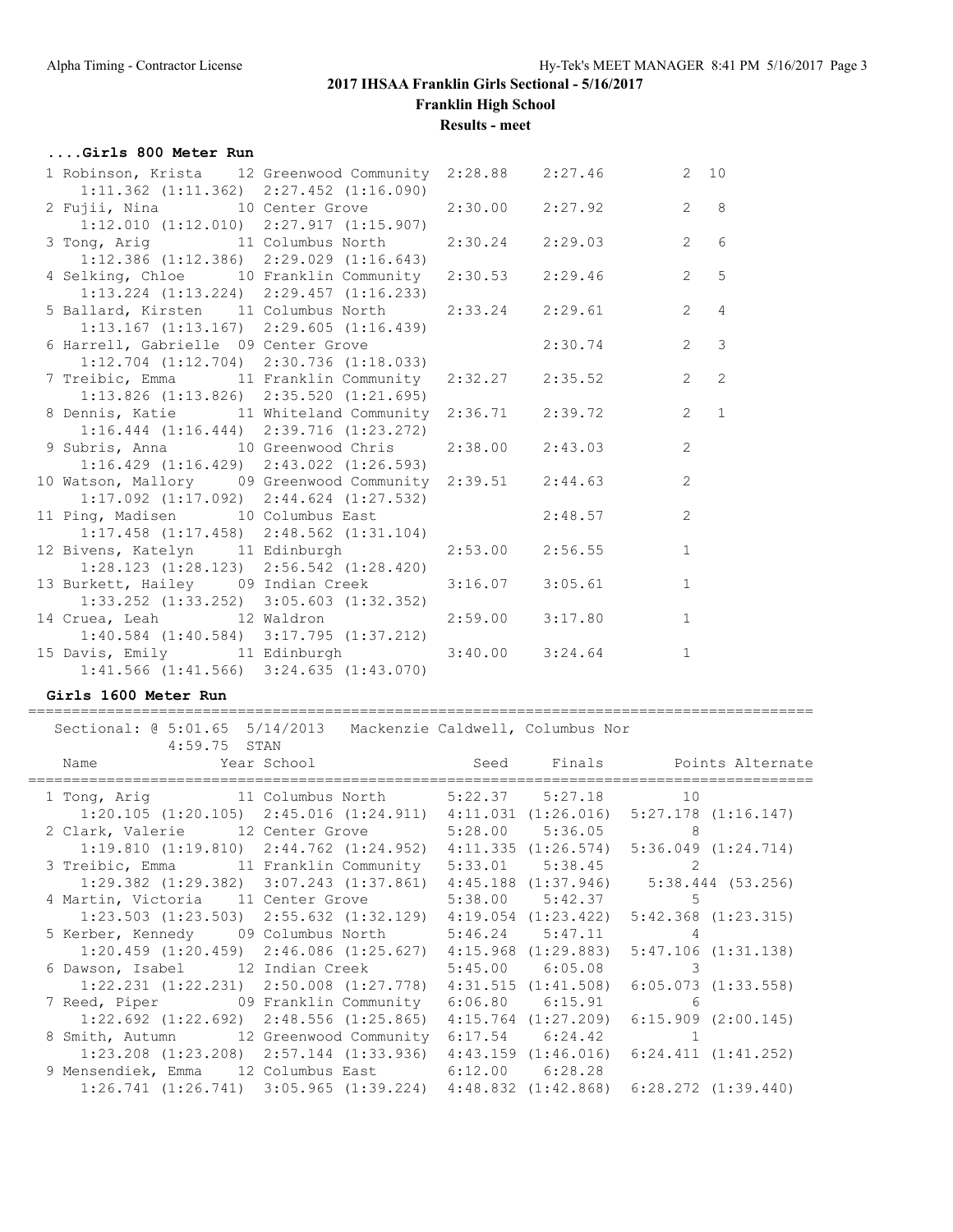**Franklin High School**

**Results - meet**

### **....Girls 1600 Meter Run**

| 10 Morgan, Lindsey 12 Columbus East 6:36.07                                                     |                                                                                                 |  |
|-------------------------------------------------------------------------------------------------|-------------------------------------------------------------------------------------------------|--|
| 1:32.164 (1:32.164) 3:12.713 (1:40.549) 4:56.635 (1:43.923) 6:36.062 (1:39.427)                 |                                                                                                 |  |
| 11 Kress, Shelby 10 Whiteland Community 6:25.79 6:39.25                                         |                                                                                                 |  |
| $1:32.859$ $(1:32.859)$ $3:14.471$ $(1:41.613)$ $5:00.232$ $(1:45.761)$ $6:39.244$ $(1:39.012)$ |                                                                                                 |  |
| 12 Bowman, Sierra (19 Indian Creek 6:08.13 6:59.01                                              |                                                                                                 |  |
| $1:28.476$ (1:28.476) 3:11.672 (1:43.197) 5:03.913 (1:52.242) 6:59.008 (1:55.095)               |                                                                                                 |  |
| 13 Adair, Mackenzie 09 Edinburgh                                                                | 7:22.00 7:21.52                                                                                 |  |
|                                                                                                 | $1:37.220$ $(1:37.220)$ $3:27.920$ $(1:50.700)$ $5:23.395$ $(1:55.475)$ $7:21.512$ $(1:58.118)$ |  |

# **Girls 3200 Meter Run**

========================================================================================== Sectional: @ 10:58.27 5/14/2013 Mackenzie Caldwell, Columbus Nor

| 10:55.05 STAN                                                                      |  |  |                |  |
|------------------------------------------------------------------------------------|--|--|----------------|--|
|                                                                                    |  |  |                |  |
| 1 Chan, Rachel 12 Center Grove 11:44.00 11:52.55                                   |  |  | 10             |  |
| 1:22.594 (1:22.594) 2:50.791 (1:28.198) 4:20.960 (1:30.169) 5:54.342 (1:33.383)    |  |  |                |  |
| 7:28.131 (1:33.790) 9:02.607 (1:34.476) 10:34.224 (1:31.618) 11:52.545 (1:18.321)  |  |  |                |  |
| 2 Morlok, Olivia 09 Columbus North 11:19.61 11:57.29                               |  |  | 8 <sup>8</sup> |  |
| 1:20.699 (1:20.699) 2:46.636 (1:25.937) 4:15.859 (1:29.223) 5:47.873 (1:32.015)    |  |  |                |  |
| 7:22.348 (1:34.475) 8:55.828 (1:33.481) 10:30.240 (1:34.412) 11:57.281 (1:27.042)  |  |  |                |  |
| 3 Clark, Valerie 12 Center Grove 11:42.00 12:17.67 6                               |  |  |                |  |
| 1:23.624 (1:23.624) 2:51.545 (1:27.922) 4:21.715 (1:30.170) 5:55.577 (1:33.862)    |  |  |                |  |
| 7:30.933 (1:35.357) 9:07.899 (1:36.966) 10:45.188 (1:37.290) 12:17.670 (1:32.483)  |  |  |                |  |
| 4 Singhal, Ana 11 Columbus North 12:14.24 12:38.53 4                               |  |  |                |  |
| 1:27.179 (1:27.179) 2:56.580 (1:29.401) 4:30.785 (1:34.205) 6:09.068 (1:38.284)    |  |  |                |  |
| 7:46.198 (1:37.131) 9:27.213 (1:41.015) 11:06.638 (1:39.425) 12:38.527 (1:31.890)  |  |  |                |  |
| 5 Brewer, Kaley 12 Whiteland Community 12:20.08 12:49.28 3                         |  |  |                |  |
| 1:24.585 (1:24.585) 4:30.209 (3:05.625) 6:08.320 (1:38.112) 7:48.550 (1:40.230)    |  |  |                |  |
| 9:30.807 (1:42.258) 11:14.356 (1:43.549) 12:49.272 (1:34.917)                      |  |  |                |  |
| 6 Walling, Erica 09 Whiteland Community 12:36.13 12:58.06                          |  |  | 2              |  |
| 1:24.431 (1:24.431) 3:01.678 (1:37.248) 4:36.630 (1:34.952) 6:16.665 (1:40.035)    |  |  |                |  |
| 7:53.612 (1:36.948) 9:42.241 (1:48.630) 11:22.310 (1:40.069) 12:58.059 (1:35.749)  |  |  |                |  |
| 7 Arruda, Julia 69 Greenwood Community 12:50.01 13:02.06 5                         |  |  |                |  |
| 1:25.507 (1:25.507) 2:55.469 (1:29.962) 4:30.320 (1:34.851) 6:09.481 (1:39.161)    |  |  |                |  |
| 9:41.424 (3:31.944) 11:27.260 (1:45.836) 12:18.074 (50.815) 13:02.060 (43.986)     |  |  |                |  |
| 8 Pottorff, Amanda 10 Columbus East 12:50.00 13:05.51                              |  |  | $\mathbf{1}$   |  |
| 1:27.481 (1:27.481) 3:02.287 (1:34.806) 4:40.297 (1:38.011) 6:21.256 (1:40.959)    |  |  |                |  |
| 8:03.737 (1:42.482) 9:48.105 (1:44.369) 11:31.619 (1:43.515) 13:05.507 (1:33.889)  |  |  |                |  |
| 9 Burton, Abby 10 Franklin Community 13:06.30 13:24.00                             |  |  |                |  |
| 1:27.981 (1:27.981) 4:40.035 (3:12.055) 6:20.579 (1:40.544) 8:04.196 (1:43.618)    |  |  |                |  |
| 9:50.359 (1:46.163) 11:38.503 (1:48.145) 13:23.995 (1:45.492)                      |  |  |                |  |
| 10 Shaw, Victoria 10 Waldron 13:50.00 13:37.17                                     |  |  |                |  |
| 1:31.541 (1:31.541) 3:10.140 (1:38.600) 4:52.272 (1:42.132) 6:37.381 (1:45.109)    |  |  |                |  |
| 8:26.119 (1:48.739) 10:15.967 (1:49.848) 12:02.838 (1:46.872) 13:37.166 (1:34.328) |  |  |                |  |
| 11 Weston, Olivia 11 Greenwood Community 13:03.46 13:59.94                         |  |  |                |  |
| 1:30.965 (1:30.965) 3:12.544 (1:41.579) 4:59.236 (1:46.693) 6:46.221 (1:46.985)    |  |  |                |  |
| 8:38.157 (1:51.936) 10:30.229 (1:52.073) 12:18.075 (1:47.847) 13:59.934 (1:41.859) |  |  |                |  |
| 12 Riessen, Caroline 10 Franklin Community 13:08.00 14:24.72                       |  |  |                |  |
| 1:34.097 (1:34.097) 3:12.086 (1:37.990) 4:58.463 (1:46.377) 6:48.782 (1:50.320)    |  |  |                |  |
| 8:44.282 (1:55.500) 10:38.760 (1:54.479) 12:34.168 (1:55.408) 14:24.714 (1:50.546) |  |  |                |  |
| 13 Smith, Marissa 10 Indian Creek 14:39.82 14:43.75                                |  |  |                |  |
| 1:34.299 (1:34.299) 3:16.494 (1:42.196) 5:07.059 (1:50.565) 7:02.680 (1:55.621)    |  |  |                |  |
| 8:58.651 (1:55.971) 10:57.116 (1:58.466) 12:55.676 (1:58.561) 14:43.745 (1:48.070) |  |  |                |  |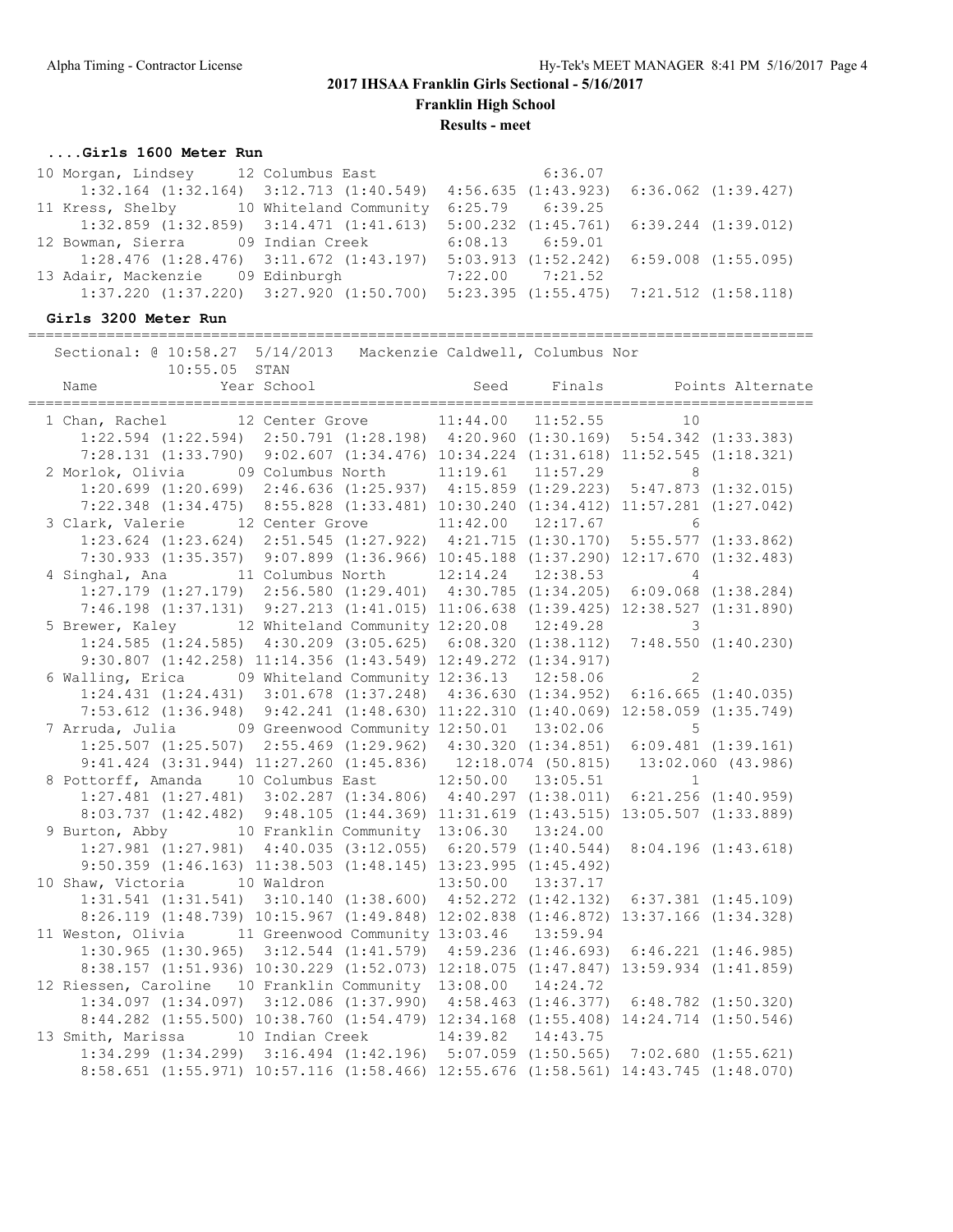# **2017 IHSAA Franklin Girls Sectional - 5/16/2017 Franklin High School**

**Results - meet**

**....Girls 3200 Meter Run**

 14 Eicher, Whitley 11 Columbus East 14:30.00 15:01.50 1:34.576 (1:34.576) 3:16.800 (1:42.225) 5:06.178 (1:49.379) 7:02.035 (1:55.857) 8:59.261 (1:57.227) 10:58.634 (1:59.373) 13:01.698 (2:03.065) 15:01.497 (1:59.800)

### **Girls 100 Meter Hurdles**

| Sectional: @ 14.71<br>15.00                | STAN             | 5/20/2014 Keri Ertel, Jennings Cou |         |                                            |         |                |                  |
|--------------------------------------------|------------------|------------------------------------|---------|--------------------------------------------|---------|----------------|------------------|
| Name                                       |                  | Year School                        |         | Seed<br>================================== | Prelims |                | H# Alternate     |
| Preliminaries                              |                  |                                    |         |                                            |         |                |                  |
| 1 Goines, Haley                            |                  | 11 Center Grove                    |         | 14.95                                      | 15.61Q  |                | 2                |
| 2 Parramore, Alexandra                     |                  | 12 Franklin Community              |         | 16.00                                      | 16.340  |                | $\mathbf{1}$     |
| 3 Woods, Megan                             |                  | 10 Franklin Community              |         | 16.53                                      | 17.210  |                | $\mathbf{1}$     |
| 4 Hasler, Grace                            |                  | 11 Hauser                          |         | 15.90                                      | 17.530  |                | $\overline{2}$   |
| 5 Wood, Morgan                             |                  | 10 Waldron                         |         | 16.94                                      | 17.27q  |                | $\mathbf{1}$     |
| 6 Montfort, Gracyn                         |                  | 10 Center Grove                    |         | 17.00                                      | 17.52q  |                | $\mathbf{1}$     |
| 7 Vandeventer, Maura                       |                  | 11 Columbus North                  |         | 16.74                                      | 17.77q  |                | $\overline{c}$   |
| 8 Bryan, Rebecca                           |                  | 12 Columbus East                   |         | 16.60                                      | 17.85q  |                | $\overline{c}$   |
| 9 Johnson, Janae                           |                  | 10 Greenwood Community             |         | 17.31                                      | 17.91q  |                | $\overline{2}$   |
| 10 Williams, Olivia                        |                  | 10 Columbus East                   |         | 17.40                                      | 19.00   |                | $\overline{2}$   |
| 11 Weber, Riley                            |                  | 09 Greenwood Community             |         | 18.07                                      | 19.40   |                | $\mathbf{1}$     |
| 12 Mirowski, Taylor                        |                  | 10 Whiteland Community             |         | 18.13                                      | 19.57   |                | $\overline{2}$   |
| 13 Buckler, Abby                           |                  | 10 Whiteland Community             |         | 19.92                                      | 20.85   |                | $\mathbf 1$      |
| 14 Woods, Bailey                           |                  | 10 Indian Creek                    |         | 18.64                                      | 21.00   |                | $\overline{2}$   |
| -- Heathcote, Sammi                        |                  | 09 Columbus North                  |         | 17.84                                      | FS      |                | $\mathbf 1$      |
| Girls 100 Meter Hurdles                    |                  |                                    |         |                                            |         |                |                  |
| Sectional: 0 14.71 5/20/2014<br>15.00      | STAN             | Keri Ertel, Jennings Cou           |         |                                            |         |                |                  |
| Name                                       | Year School      |                                    | Prelims | Finals                                     |         |                | Points Alternate |
| Finals                                     |                  |                                    |         |                                            |         |                |                  |
| 1 Goines, Haley                            | 11 Center Grove  |                                    | 15.61   | 15.21                                      |         | 10             |                  |
| 2 Parramore, Alexand 12 Franklin Community |                  |                                    | 16.34   | 16.16                                      |         | 8              |                  |
| 3 Vandeventer, Maura 11 Columbus North     |                  |                                    | 17.77   | 16.92                                      |         | 6              |                  |
| 4 Hasler, Grace                            | 11 Hauser        |                                    | 17.53   | 17.03                                      |         | 5              |                  |
| 5 Bryan, Rebecca                           | 12 Columbus East |                                    | 17.85   | 17.23                                      |         | 4              |                  |
| 6 Wood, Morgan                             | 10 Waldron       |                                    | 17.27   | 17.47                                      |         | 3              |                  |
| 7 Johnson, Janae                           |                  | 10 Greenwood Community             | 17.91   | 17.78                                      |         | $\overline{2}$ |                  |
| 8 Woods, Megan                             |                  | 10 Franklin Community              | 17.21   | 17.78                                      |         | $\mathbf{1}$   |                  |
| 9 Montfort, Gracyn                         | 10 Center Grove  |                                    | 17.52   | 17.89                                      |         |                |                  |
| $Ci$ $\sim$ 1 $\sim$ 200 Matam Urradlas    |                  |                                    |         |                                            |         |                |                  |

**Girls 300 Meter Hurdles**

============================================================================================= Sectional: @ 44.88 2009 Brittany Housel, Columbus East 45.36 STAN<br>e Year School Name Year School Seed Finals H# Points Alternate ============================================================================================= 1 Parramore, Alexand 12 Franklin Community 47.58 47.50 2 10 2 Hasler, Grace 11 Hauser 47.70 47.58 2 8 3 Allen, Olivia 10 Greenwood Community 49.86 49.27 2 6 4 Wellington, Brooke 12 Center Grove 50.90 50.98 2 5 5 Sykes, Victoria 10 Center Grove 52.00 51.17 2 4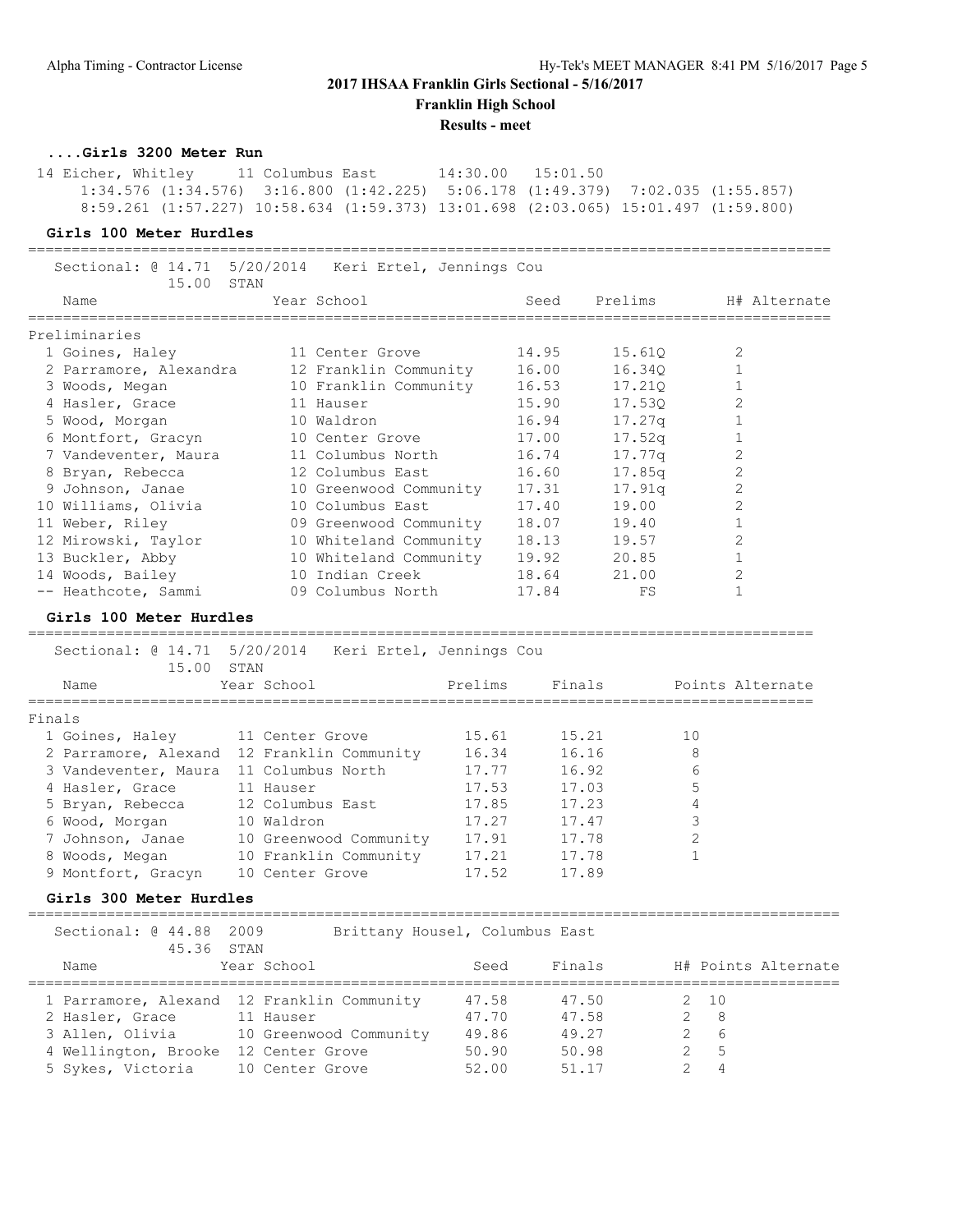# **2017 IHSAA Franklin Girls Sectional - 5/16/2017 Franklin High School**

**Results - meet**

#### **....Girls 300 Meter Hurdles**

| 6 Davis, Gracie       | 10 Columbus North      | 52.04 | 51.86   |                      | -3  |
|-----------------------|------------------------|-------|---------|----------------------|-----|
| 7 Wood, Morgan        | 10 Waldron             | 50.10 | 52.43   | $\mathbf{2}^{\circ}$ | - 2 |
| 8 Williams, Olivia    | 10 Columbus East       | 51.70 | 52.85   |                      | - 1 |
| 9 Sevier, Savannah    | 10 Whiteland Community | 55.19 | 52.93   | $\mathbf{1}$         |     |
| 10 Mirowski, Taylor   | 10 Whiteland Community | 51.49 | 53.08   | 2                    |     |
| 11 Vandeventer, Maura | 11 Columbus North      | 49.14 | 53.61   | 2                    |     |
| 12 Sandrock, Carly    | 12 Franklin Community  | 53.24 | 53.91   | $\mathbf{1}$         |     |
| 13 Weber, Riley       | 09 Greenwood Community | 54.59 | 55.21   | $\mathbf{1}$         |     |
| 14 Burton, Breiana    | 10 Columbus East       | 55.10 | 56.43   | $\mathbf{1}$         |     |
| 15 Woods, Bailey      | 10 Indian Creek        | 54.91 | 56.44   | 1                    |     |
| 16 Carman, Blythe     | 12 Edinburgh           | 58.20 | 1:05.98 |                      |     |
|                       |                        |       |         |                      |     |

### **Girls 4x100 Meter Relay**

==========================================================================================

|                      | Sectional: 0 49.47 2005   | , Columbus East<br>McGrady, Armstrong, Okuleye, Truly |                        |       |                         |  |
|----------------------|---------------------------|-------------------------------------------------------|------------------------|-------|-------------------------|--|
| School               | 48.41 STAN                |                                                       | Seed                   |       | Finals Points Alternate |  |
| 1 Center Grove       |                           |                                                       | 48.67 49.83            |       | 10                      |  |
|                      | 1) Utterback, Allison 12  |                                                       | 2) Goines, Haley 11    |       |                         |  |
|                      | 3) Riley, Julia 10        |                                                       | 4) Yeast, Kiyah 09     |       |                         |  |
| 2 Columbus North     |                           |                                                       | 51.63 51.91            |       | 8                       |  |
|                      | 1) Tynan, Liz 11          |                                                       | 2) Gates, Dakota 12    |       |                         |  |
|                      | 3) Monsivais, Andrea 12   |                                                       | 4) Smiley, Jahna 11    |       |                         |  |
| 3 Franklin Community |                           |                                                       | 52.77                  | 52.25 | 6                       |  |
|                      | 1) Simmons, Rachel 10     |                                                       | 2) Hoy, Morgan 11      |       |                         |  |
|                      | 3) Woods, Megan 10        |                                                       | 4) Novak, Kaitlyn 11   |       |                         |  |
|                      | 4 Whiteland Community     |                                                       | 52.49 52.98            |       | 5                       |  |
|                      | 1) Brewer, Heidi 09       |                                                       | 2) Welch, Sadie 11     |       |                         |  |
|                      | 3) Lumpkin, Anika 12      |                                                       | 4) Miller, Kerrigan 12 |       |                         |  |
|                      | 5 Greenwood Community     |                                                       | 52.33 54.12            |       | 4                       |  |
|                      | 1) Allen, Olivia 10       |                                                       | 2) Martin, Hayley 12   |       |                         |  |
|                      | 3) McClarney, McKenzie 10 |                                                       | 4) Johnson, Janae 10   |       |                         |  |
| 6 Columbus East      |                           |                                                       | 52.30                  | 54.66 | 3                       |  |
|                      | 1) Allen, Ashley 10       |                                                       | 2) Hunter, Brea 09     |       |                         |  |
|                      | 3) Gastineau, Kayla 12    |                                                       | 4) Smith, Taylor 12    |       |                         |  |
| 7 Hauser             |                           |                                                       | 54.00                  | 55.23 | 2                       |  |

| 7 Hauser            |  | 54.00                 | 55.23 |  |
|---------------------|--|-----------------------|-------|--|
| 1) Embry, Haley 11  |  | 2) Hadley, Breanna 09 |       |  |
| 3) Hasler, Grace 11 |  | 4) Hasler, Melanie 09 |       |  |
| 8 Indian Creek      |  | 55.32                 | 55.99 |  |

# **Girls 4x400 Meter Relay**

 1) Murray, Kennedy 09 2) Parsley, Olivia 11 3) Cutter, Tateana 10 (4) Woods, Bailey 10

========================================================================================== Sectional: @ 4:01.30 5/14/2013 Columbus North, Columbus Nor O Malone, G Sims, R Sollman, M Hofmeister 3:58.93 STAN School School Seed Finals Points Alternate ========================================================================================== 1 Franklin Community 4:12.22 4:09.72 10 1) Auger, Margaret 09 2) Beavins, Emma 11 3) Doublin, Kloie 11 (4) Parramore, Alexandra 12 2:04.009 (2:04.009) 3:06.992 (1:02.983) 4:09.716 (1:02.724)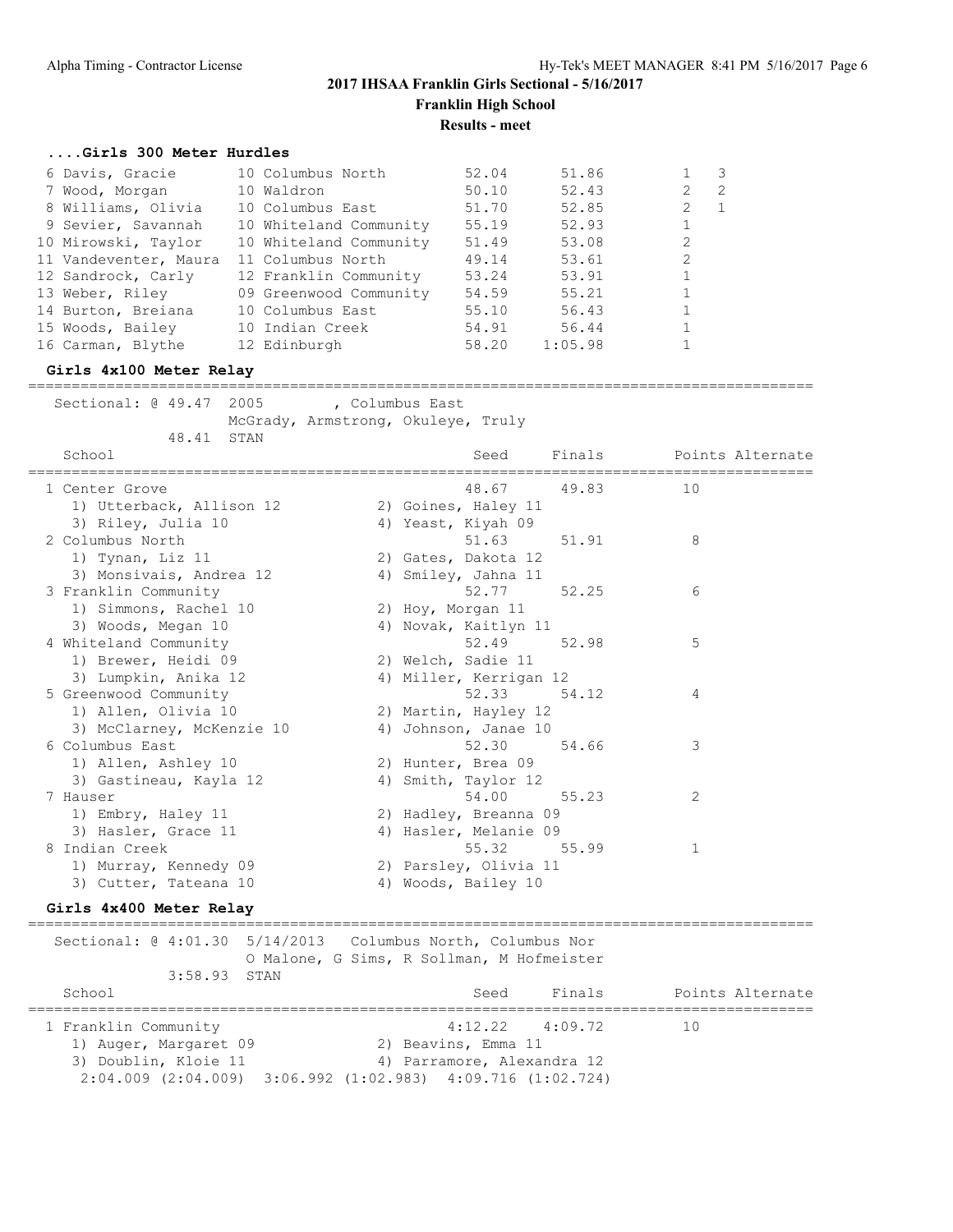#### **Franklin High School**

#### **Results - meet**

#### **....Girls 4x400 Meter Relay**

| 2 Center Grove                                                          | 8<br>$4:16.00$ $4:16.13$              |
|-------------------------------------------------------------------------|---------------------------------------|
| 1) Dillworth, Deannah 11 (2) Utterback, Allison 12                      |                                       |
| 3) Wheat, Ashley 11 (4) Yeast, Kiyah 09                                 |                                       |
| 2:07.560 (2:07.560) 3:12.532 (1:04.972) 4:16.126 (1:03.594)             |                                       |
| 3 Columbus East                                                         | $4:22.76$ $4:19.09$<br>6              |
| 1) Chavan, Isha 10                                                      | 2) Diaz, Yamilex 10                   |
| 3) Mack, Allison 09                                                     | 4) Vanliew, Cortney 12                |
| $2:12.742$ (2:12.742) 3:18.535 (1:05.793) 4:19.084 (1:00.550)           |                                       |
| 4 Columbus North                                                        | 5<br>$4:22.18$ $4:21.04$              |
| 1) Cook, Kennedy 11                                                     | 2) Tong, Arig 11                      |
| 3) Gates, Dakota 12                                                     | 4) Meek, Katlin 12                    |
| $2:11.082$ (2:11.082) $3:12.954$ (1:01.872) $4:21.031$ (1:08.077)       |                                       |
| 5 Whiteland Community                                                   | $4:31.23$ $4:30.74$<br>4              |
| 1) Brewer, Heidi 09                                                     | 2) Dennis, Katie 11                   |
| 3) Halvorson, Skylar 09 (4) Leytham, Taylor 09                          |                                       |
| $2:17.802$ (2:17.802) 3:25.263 (1:07.462) 4:30.733 (1:05.470)           |                                       |
| 6 Greenwood Community                                                   | 3<br>$4:23.60$ $4:38.47$              |
| 1) Allen, Ashley 11                                                     | 2) McClarney, McKenzie 10             |
| 3) Anderson, Hanna 11 (4) Dant, Mya 09                                  |                                       |
| $2:15.733$ (2:15.733) 3:24.304 (1:08.572) 4:38.461 (1:14.157)           |                                       |
| 7 Indian Creek                                                          | $\overline{2}$<br>$4:39.37$ $4:54.81$ |
| 1) Biddle, Shaelyn 10                                                   | 2) Bowman, Sierra 09                  |
| 3) Dawson, Isabel 12                                                    | 4) Timmons, Morgan 11                 |
| $2:30.541$ $(2:30.541)$ $3:46.957$ $(1:16.417)$ $4:54.804$ $(1:07.847)$ |                                       |

# **Girls 4x800 Meter Relay**

========================================================================================== Sectional: @ 9:39.75 1997 , Columbus North Aymond, Hardwick, Waggoner, Jordan 9:27.44 STAN School Seed Finals Points Alternate ========================================================================================== 1 Center Grove 10:03.00 10:08.04 10 1) Chan, Rachel 12 2) Embree, Stephanie 10 3) Fujii, Nina 10 4) Harrell, Gabrielle 09 1:12.514 (1:12.514) 2:29.779 (1:17.265) 3:40.018 (1:10.240) 5:02.485 (1:22.468) 6:13.858 (1:11.373) 7:35.325 (1:21.468) 8:48.069 (1:12.745) 10:08.039 (1:19.970) 2 Columbus North 10:07.24 10:29.04 8 1) Ballard, Kirsten 11 2) Gutman, Jennifer 12 3) Singhal, Ana 11 4) Maynard, Jocelyn 11 1:14.965 (1:14.965) 2:36.981 (1:22.017) 3:49.151 (1:12.171) 5:14.418 (1:25.267) 6:30.818 (1:16.401) 7:56.480 (1:25.662) 9:10.689 (1:14.209) 10:29.032 (1:18.343) 3 Greenwood Community 10:42.21 10:35.14 6 1) Anderson, Hanna 11 2) Arruda, Julia 09 3) Robinson, Krista 12 4) Neely, Taylor 12 1:12.660 (1:12.660) 2:30.296 (1:17.636) 3:42.056 (1:11.761) 5:08.935 (1:26.880) 6:23.254 (1:14.319) 7:48.568 (1:25.314) 9:08.562 (1:19.995) 10:35.138 (1:26.576)<br>olumbus East 10:40.28 10:53.23 5 4 Columbus East 10:40.28 10:53.23 5 1) Diaz, Yamilex 10 2) Mensendiek, Emma 12 3) Frazier, Elizabeth 11 <a>
4) Lyons, Kristen 11</a> 1:15.558 (1:15.558) 2:38.958 (1:23.401) 3:56.251 (1:17.294) 5:20.002 (1:23.751) 6:40.434 (1:20.432) 8:08.979 (1:28.545) 9:29.186 (1:20.208) 10:53.226 (1:24.040) 5 Franklin Community 10:45.77 11:11.03 4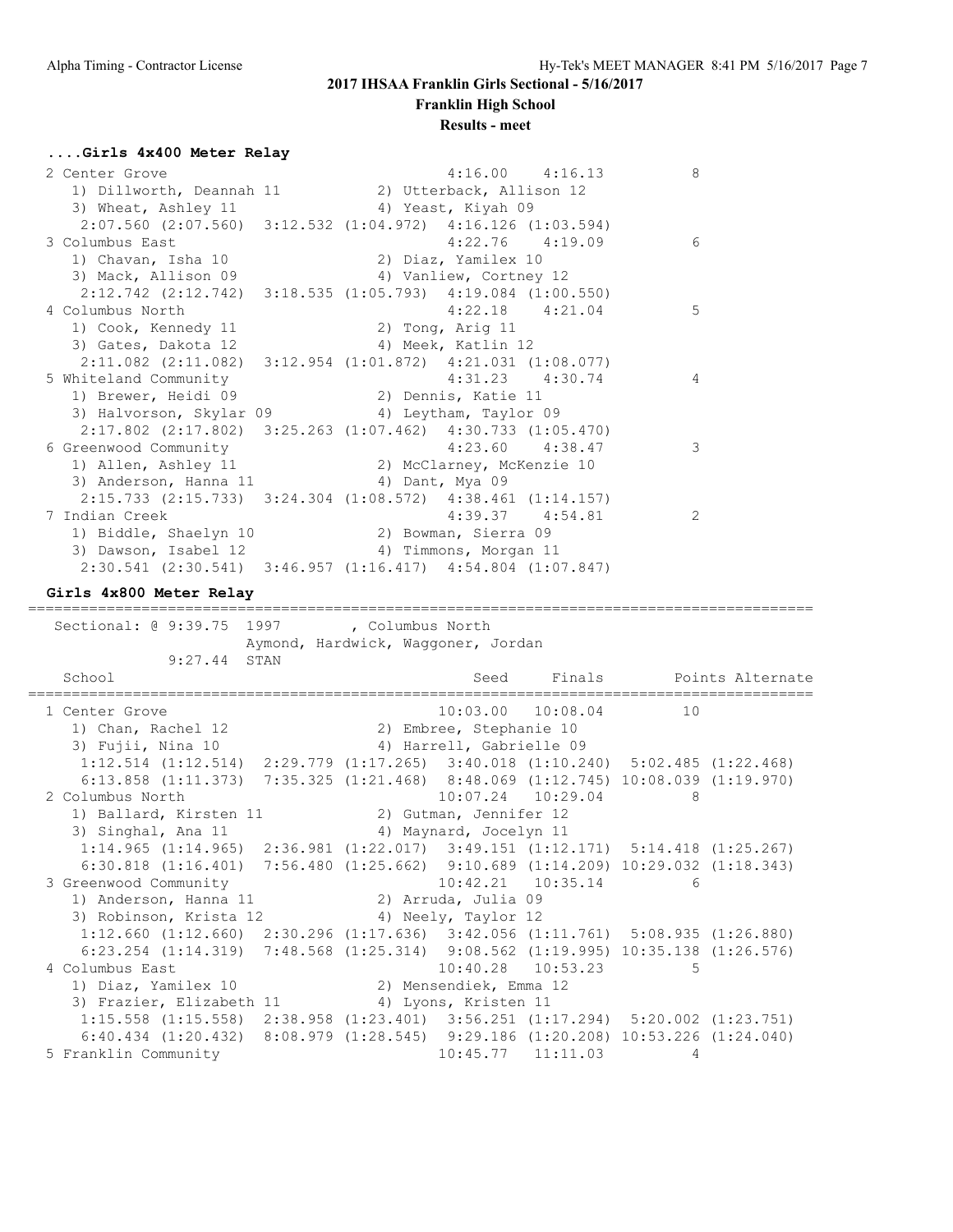**Franklin High School**

#### **Results - meet**

# **....Girls 4x800 Meter Relay**

 1) Auger, Margaret 09 2) Sandrock, Carly 12 3) Boardman, Alexandra 10 (4) Burton, Abby 10 1:18.399 (1:18.399) 2:51.380 (1:32.982) 4:09.585 (1:18.205) 5:37.217 (1:27.632) 6:59.403 (1:22.187) 8:28.401 (1:28.998) 9:48.044 (1:19.643) 11:11.029 (1:22.986) 6 Whiteland Community 10:51.54 11:11.48 3 1) Brewer, Kaley 12 2) Dennis, Katie 11 3) Ross, Kelsey 10 4) Walling, Erica 09 1:15.291 (1:15.291) 2:39.342 (1:24.051) 3:56.467 (1:17.126) 5:27.402 (1:30.935) 6:47.576 (1:20.175) 8:15.336 (1:27.761) 9:38.986 (1:23.650) 11:11.477 (1:32.491) 7 Southwestern (Shelbyville) 11:40.00 11:36.80 2 1) Clark, Morgan 09 2) Correll, Madeleine 12 3) Mangrum, Regan 09 4) Phillips, Danielle 11 1:21.956 (1:21.956) 2:56.682 (1:34.727) 4:21.333 (1:24.651) 5:53.809 (1:32.476) 7:16.307 (1:22.499) 8:48.878 (1:32.572) 10:07.406 (1:18.528) 11:36.791 (1:29.385)

**Girls High Jump**

|                            |                                                                 |                                                            | =================== |                              |
|----------------------------|-----------------------------------------------------------------|------------------------------------------------------------|---------------------|------------------------------|
|                            | $5-04.25$ STAN                                                  | Sectional: @ 5-08 2002 Jessica Stringer, Franklin          |                     |                              |
| Name                       |                                                                 | Year School                                                |                     | Seed Finals Points Alternate |
|                            | $4-08$ $4-10$ $5-00$ $5-01$ $5-02$ $5-03$<br>XO O O O XO XXP    | 1 Goines, Haley 11 Center Grove 5-04.00 5-02.00 10         |                     |                              |
|                            | $4-08$ $4-10$ $5-00$ $5-01$ $5-02$ $5-03$<br>0 0 0 XXO XXO XXX  | 2 Sullivan, Hannah 10 Waldron 5-02.00 55-02.00 8           |                     |                              |
|                            | $4-08$ $4-10$ $5-00$ $5-01$ $5-02$ $5-03$<br>P XO O XXO XXO XXX | 3 Weston, Olivia 11 Greenwood Community 5-04.00 J5-02.00   |                     | 6                            |
|                            | $4-08$ $4-10$ $5-00$ $5-01$ $5-02$<br>O O O XO XXX              | 4 Stoughton, Elena 09 Columbus East 5-04.00 5-01.00        |                     | 5                            |
|                            | $4-08$ $4-10$ $5-00$ $5-01$<br>O XO O XXX                       | 5 Fields, Hunter 12 Indian Creek 5-00.00 5-00.00           |                     | $\overline{4}$               |
|                            | $4 - 08$ $4 - 10$ $5 - 00$<br>XO OXXX                           | 6 Howard-bass, Malia 12 Columbus North 4-10.00 4-10.00     |                     | 3                            |
|                            | $4 - 08$ $4 - 10$ $5 - 00$<br>XXO O XXX                         | 7 Chan, Sarah 10 Center Grove 4-10.00 J4-10.00             |                     | 2                            |
|                            | $4 - 08$ $4 - 10$ $5 - 00$<br>P XO XXX                          | 8 Smiley, Jahna 11 Columbus North 5-02.00 J4-10.00         |                     | $\mathbf{1}$                 |
| $4 - 08$ $4 - 10$<br>O XXX |                                                                 | 9 Gillespie, Kiraki 11 Whiteland Community 5-00.00 4-08.00 |                     |                              |
| $4 - 08$ $4 - 10$<br>O XXX |                                                                 | 9 Murray, Kennedy 09 Indian Creek 4-10.00 4-08.00          |                     |                              |
| $4 - 08$ $4 - 10$<br>O XXX |                                                                 | 9 Simmons, Rachel 10 Franklin Community 4-10.00 4-08.00    |                     |                              |
| $4 - 0.8$<br>XXX           |                                                                 | -- Hagan, Elizabeth 10 Columbus East 4-10.00 MH            |                     |                              |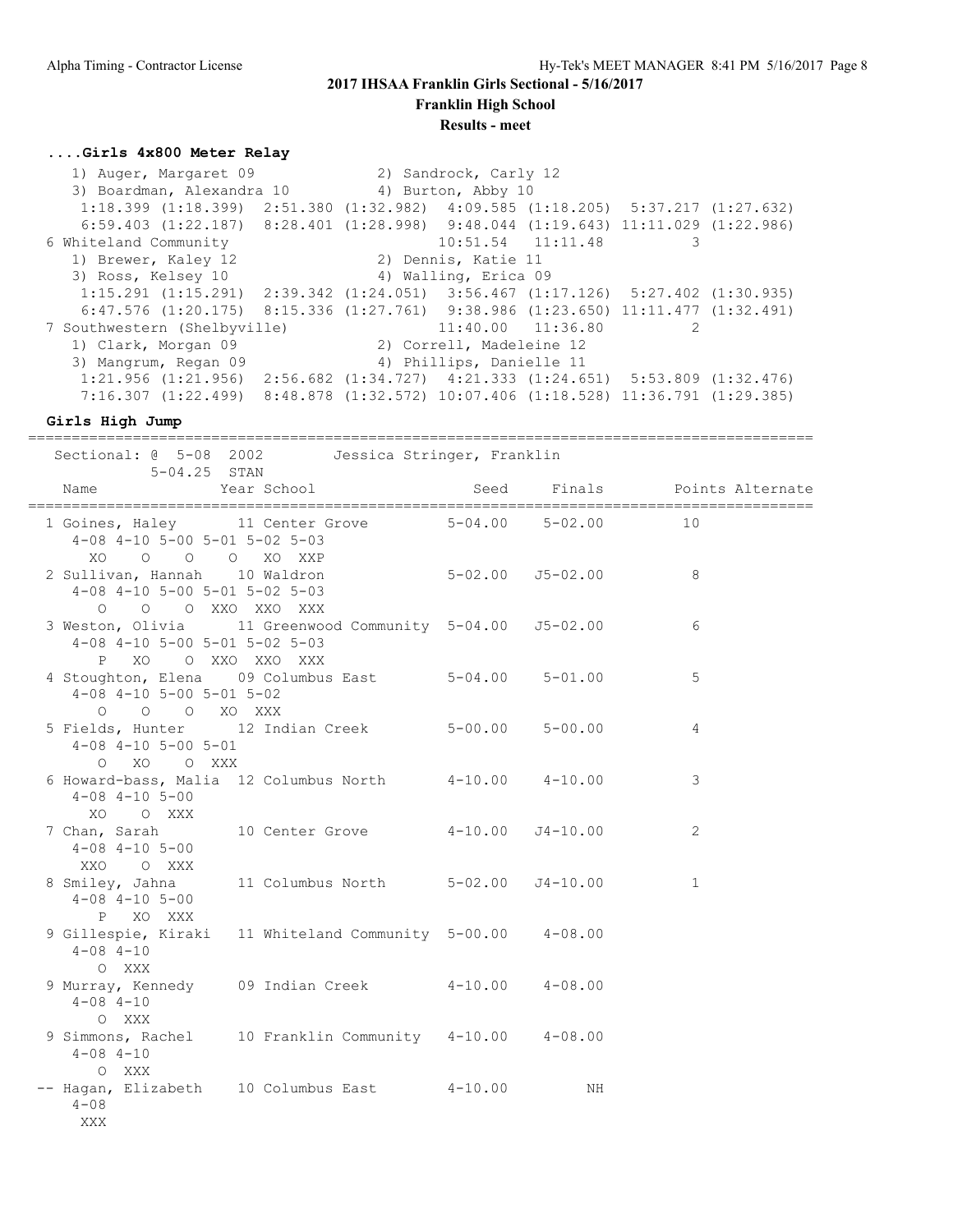**Franklin High School**

**Results - meet**

# **....Girls High Jump**

| -- Shaw, Victoria<br>$4 - 0.8$<br>XXX   | 10 Waldron             | $4 - 10.00$ | NΗ |
|-----------------------------------------|------------------------|-------------|----|
| -- Newcomb, Erin<br>$4 - 08$<br>XXX     | 10 Hauser              | $4 - 10.00$ | NΗ |
| -- Krajewski, Reese<br>$4 - 0.8$<br>XXX | 11 Whiteland Community |             | NΗ |
| -- Bivens, Katelyn<br>$4 - 08$<br>XXX   | 11 Edinburgh           | $4 - 10.00$ | ΝH |
| -- Vawter, Lia<br>$4 - 0.8$<br>XXX      | 10 Franklin Community  | $4 - 10.00$ | NΗ |

#### **Girls Pole Vault**

| 11-04.00 STAN                                                                                     |                                                                           | Sectional: @ 12-06 2012 Sydney Clute, Center Grove                                                                          |                            |                                          |
|---------------------------------------------------------------------------------------------------|---------------------------------------------------------------------------|-----------------------------------------------------------------------------------------------------------------------------|----------------------------|------------------------------------------|
| Name                                                                                              |                                                                           |                                                                                                                             | ,,,,,,,,,,,,,,,,,,,,,,,,,, | Year School Seed Finals Points Alternate |
|                                                                                                   |                                                                           | 1 Falcone, Kylie 12 Center Grove 11-03.00 11-06.00 STAN 10<br>8-00 8-06 9-00 9-06 10-00 10-04 10-08 11-00 11-04 11-06 11-08 |                            |                                          |
|                                                                                                   | $8-00$ $8-06$ $9-00$ $9-06$ $10-00$ $10-04$ $10-08$<br>P XO O O XO XO XXX | P P P P O O O O O XO XXX<br>2 Salemme, Adrienne 09 Columbus North 9-00.00 10-04.00                                          |                            | 8 <sup>1</sup>                           |
|                                                                                                   | 8-00 8-06 9-00 9-06 10-00 10-04                                           | 3 Sanders, Chloe 11 Whiteland Community 10-00.00 10-00.00                                                                   |                            | 6                                        |
| $8 - 00$ $8 - 06$ $9 - 00$ $9 - 06$ $10 - 00$                                                     | P P O O XO XXX                                                            | 4 Edel, Kaite 11 Center Grove 8-06.00 9-06.00                                                                               |                            | $\overline{5}$                           |
| $\begin{matrix}0&0&0&0&0&\text{XXX}\end{matrix}$<br>$8 - 00$ $8 - 06$ $9 - 00$ $9 - 06$ $10 - 00$ |                                                                           | 5 Heathcote, Sammi 09 Columbus North 8-06.00 J9-06.00                                                                       |                            | $\overline{4}$                           |
| O O O XO XXX<br>$8 - 00$ $8 - 06$ $9 - 00$                                                        |                                                                           | 6 Tunin, Haven 11 Franklin Community 9-00.00 8-06.00                                                                        |                            | 3                                        |
| XO OXXX<br>$8 - 00$ $8 - 06$ $9 - 00$<br>O XXO XXX                                                |                                                                           | 7 Welch, Sadie 11 Whiteland Community 8-06.00 J8-06.00                                                                      |                            | 2                                        |
| $8 - 00$<br>XXX                                                                                   |                                                                           | -- Driver, Haydn 11 Franklin Community 9-06.00 MH                                                                           |                            |                                          |
| $8 - 008 - 06$<br>P XXX                                                                           |                                                                           | -- Downey, McKenna 11 Columbus East 9-00.00 MH                                                                              |                            |                                          |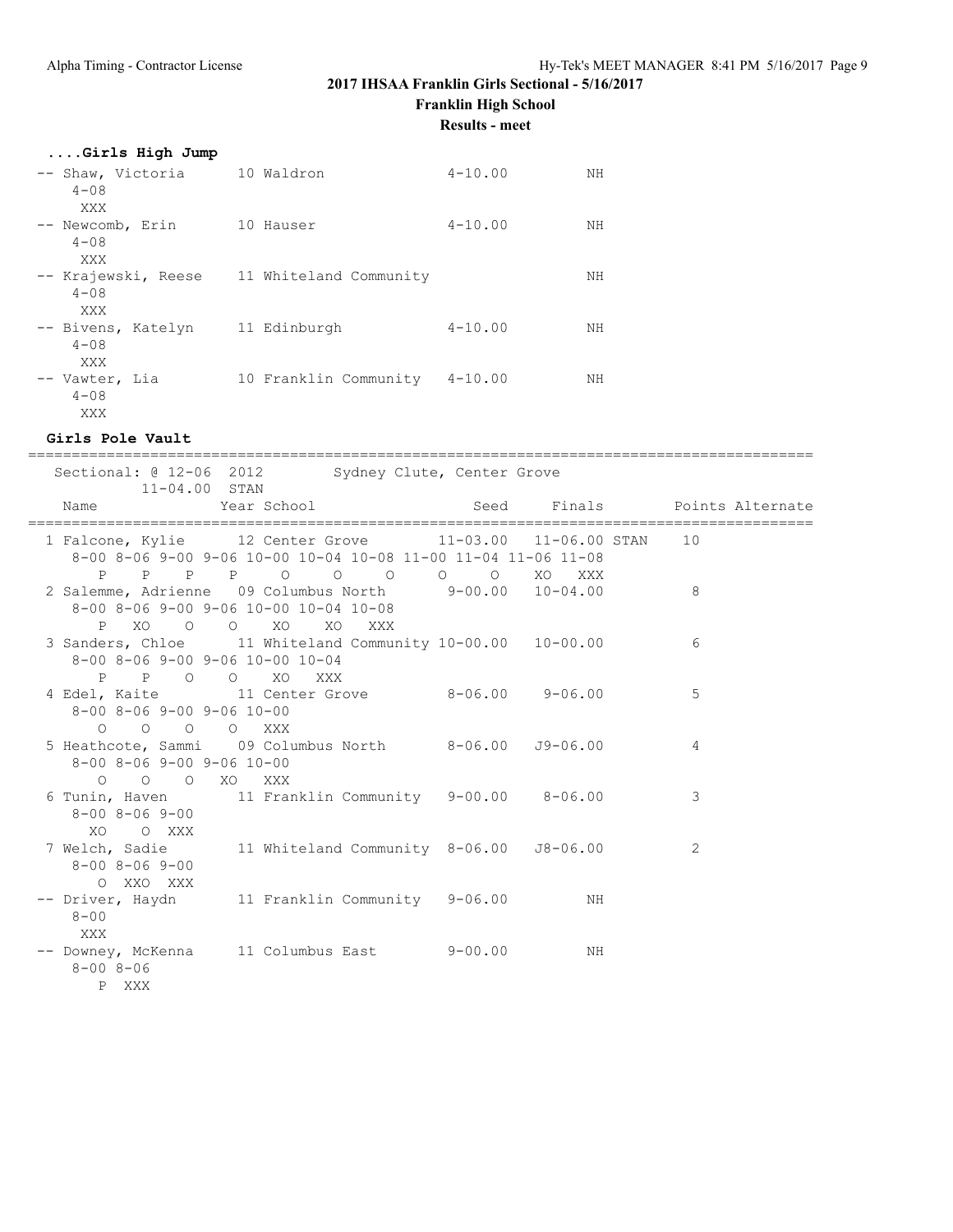**Franklin High School**

**Results - meet**

**Girls Long Jump**

| Sectional: @ 18-01.50 2004 Samantha McClendon, Columbus East                                                  |                      |                           |                              |                |                  |
|---------------------------------------------------------------------------------------------------------------|----------------------|---------------------------|------------------------------|----------------|------------------|
| 17-10.75 STAN<br>Year School<br>Name                                                                          |                      |                           | Seed Finals Points Alternate |                |                  |
| 1 Goines, Haley 11 Center Grove 17-04.00 18-03.00@STAN 10                                                     |                      |                           |                              |                |                  |
| 17-01.25 17-06.50 18-03                                                                                       |                      |                           |                              |                |                  |
| 2 Miller, Kerrigan 12 Whiteland Community 16-09.00 17-02.25 8                                                 |                      |                           |                              |                |                  |
| 15-10.75 15-07.50 17-02.25 15-06.75 16-03 15-08<br>3 Doublin, Kloie 11 Franklin Community 16-11.50 16-11.75 6 |                      |                           |                              |                |                  |
| 15-09 13-02 16-02.25 15-05.50 16-11.75 16-05                                                                  |                      |                           |                              |                |                  |
| 4 Riley, Julia 10 Center Grove 16-08.00 16-10.00 5                                                            |                      |                           |                              |                |                  |
| 16-10 16-07.50 FOUL FOUL 15-06.50 15-08.50                                                                    |                      |                           |                              |                |                  |
| 5 Sullivan, Hannah 10 Waldron 16-06.75 15-09.75<br>15-05.25 14-00.50 15-07.50 15-02 15-02.75 15-09.75         |                      |                           |                              | $\overline{4}$ |                  |
| 6 Allen, Ashley 10 Columbus East 16-00.00 15-08.25                                                            |                      |                           |                              | 3              |                  |
| 15-04 FOUL 15-08.25 14-01.75 13-02.50 14-04.25                                                                |                      |                           |                              |                |                  |
| 7 Smiley, Jahna 11 Columbus North 15-00.25 15-06.50                                                           |                      |                           |                              | 2              |                  |
| 15-06.50 14-07 14-04.50 14-09.50 13-10 14-10                                                                  |                      |                           |                              |                |                  |
| 8 Hoy, Morgan 11 Franklin Community 16-01.00 15-01.50 1                                                       |                      |                           |                              |                |                  |
| 14-08.50 15-01.50 14-10 15-01.50 14-11.75 14-09.50                                                            |                      |                           |                              |                |                  |
| 9 Gastineau, Kayla 12 Columbus East 15-11.00<br>14-05 14-09.25 14-11.50 14-03 14-02.50 14-08                  |                      |                           | $14 - 11.50$                 |                |                  |
|                                                                                                               |                      |                           |                              |                |                  |
| 10 Embry, Haley 11 Hauser 14-06.00 14-10.75<br>13-10.50 14-07 14-10.75                                        |                      |                           |                              |                |                  |
| 11 Murray, Kennedy 09 Indian Creek 14-04.00<br>14-10.50 14-01.50 14-09                                        |                      |                           | $14 - 10.50$                 |                |                  |
| 12 Gillespie, Kiraki 11 Whiteland Community 14-10.00<br>14-08.50 14-01.50 14-06.50                            |                      |                           | $14 - 08.50$                 |                |                  |
| 13 Vandeventer, Maura 11 Columbus North 15-03.25<br>14-05 14-03.75 13-11.75                                   |                      |                           | $14 - 05.00$                 |                |                  |
| 14 Martin, Hayley 12 Greenwood Community 15-02.50<br>$13 - 01.50$ $13 - 08$ $14 - 02$                         |                      |                           | $14 - 02.00$                 |                |                  |
| 15 Altmeyer, Rylie 11 Greenwood Community 14-03.00<br>14-01 13-08 13-09.25                                    |                      |                           | $14 - 01.00$                 |                |                  |
| 16 Jackson, Olivia 10 Southwestern 11-00.50<br>12-00.50 11-08.25 11-03.50                                     |                      |                           | $12 - 00.50$                 |                |                  |
| 17 Dellinger, Stephan 10 Southwestern 12-02.75<br>FOUL FOUL 11-11                                             |                      |                           | $11 - 11.00$                 |                |                  |
| 18 Britton, Trinity 10 Indian Creek 10-06.00 10-04.50<br>9-09.50 FOUL 10-04.50                                |                      |                           |                              |                |                  |
| Girls Shot Put                                                                                                |                      |                           |                              |                |                  |
| Sectional: @ 42-03.50 2002<br>39-11.00 STAN                                                                   |                      | Jessica Brown, Greensburg |                              |                |                  |
| Year School<br>Name                                                                                           |                      | Seed                      | Finals                       |                | Points Alternate |
| =================================<br>1 Adams. Micheala 11 Whiteland Community 36-11.00 38-02.50               | -------------------- |                           | ======================       | 10             |                  |

| 1 Adams, Micheala 11 Whiteland Community 36-11.00 38-02.50 10 |  |     |
|---------------------------------------------------------------|--|-----|
| $37-09$ $37-04$ $38-02.50$ $37-04.25$ $37-04$ $38-00$         |  |     |
| 2 Coleman-turner, Be 10 Columbus East 36-01.75 38-01.00       |  | - 8 |
| 33-01.25 35-06.50 33-09.75 35-01.75 38-01 37-04.50            |  |     |
| 3 Emberton, Reagan 10 Whiteland Community 37-06.00 37-02.00   |  | 6   |
| 36-01.50 35-06.25 35-08.50 37-02 35-03.50 FOUL                |  |     |
| 4 Brooks, Olivia 11 Center Grove 36-00.00 36-06.50            |  | 5   |
| FOUL 35-11.50 34-08.75 33-05.75 FOUL 36-06.50                 |  |     |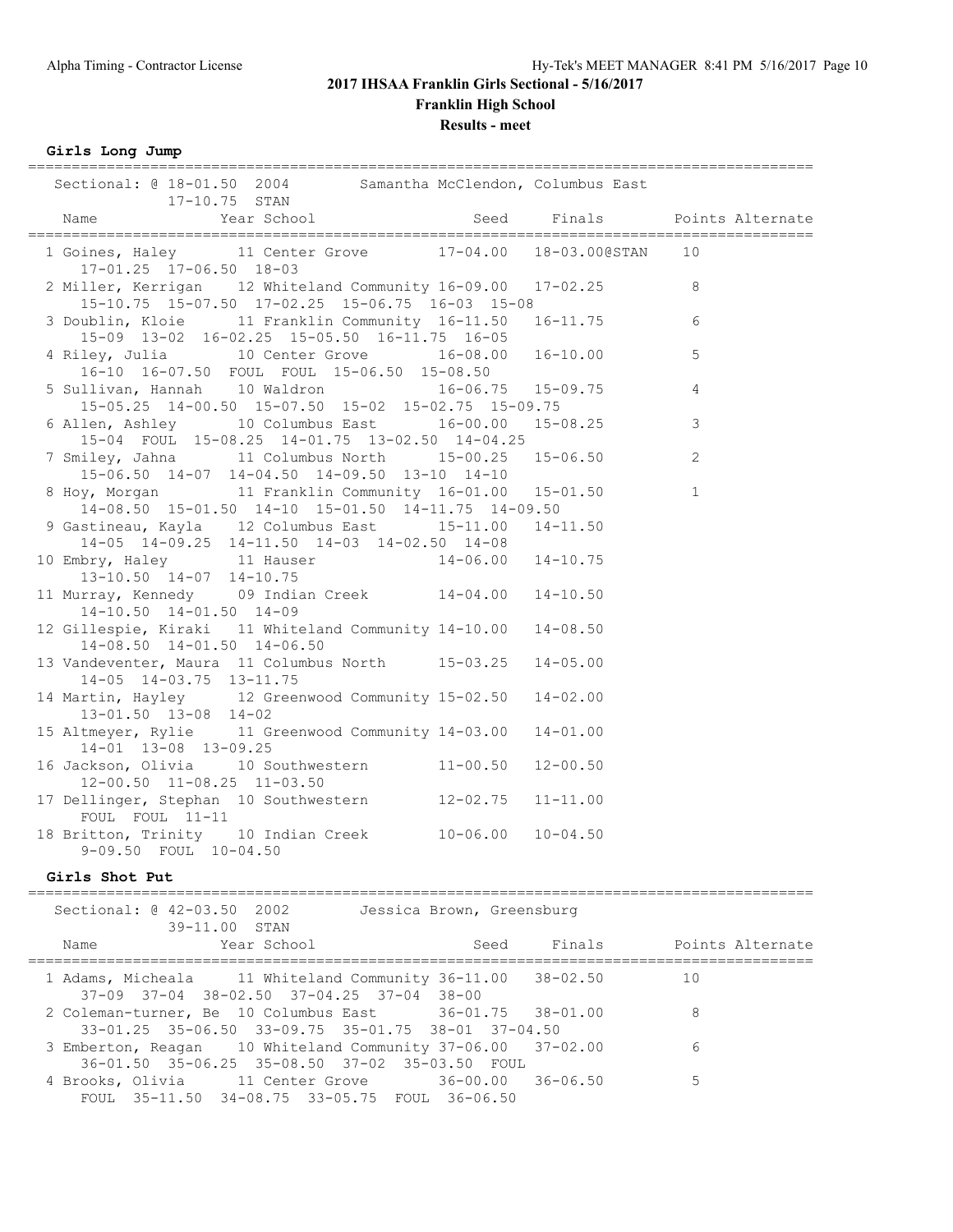**Franklin High School**

### **Results - meet**

# **....Girls Shot Put**

| 5 Walker, Jenna 11 Center Grove 33-00.00 36-02.50                                                                                                            |              | $\overline{4}$ |
|--------------------------------------------------------------------------------------------------------------------------------------------------------------|--------------|----------------|
| 35-08.50 36-02.50 34-07 34-01.50 34-08.50 34-04.50<br>6 Bonser, Emily 10 Greenwood Community 37-02.00 36-01.00 3<br>35-10 35-02.50 36-01 34-03 32-04.75 FOUL |              |                |
| 7 Montgomery, Allyso 11 Greenwood Community 36-00.00 34-11.00 2<br>32-07.75 33-02 31-00.50 34-01.25 33-11 34-11                                              |              |                |
| 8 Metz, Brea<br>31-00 33-01.50 30-10.50 32-04.50 33-07.50 FOUL<br>31-00 33-01.50 30-10.50 32-04.50 33-07.50 FOUL                                             |              |                |
| 9 Greiwe, Seena 12 Columbus East 31-01.50 32-05.25<br>FOUL 32-05.25 FOUL 32-02 31-04 31-08.50                                                                |              |                |
| 10 Eder, Riley 09 Columbus North 32-00.50 32-02.50<br>$30-02$ $29-08.75$ $32-02.50$                                                                          |              |                |
| 11 Fields, Hunter 12 Indian Creek 31-01.00 31-06.25<br>$30 - 09.75$ $31 - 06.25$ 29-06.50                                                                    |              |                |
| 12 Zoellner, Mikayla 09 Franklin Community 31-06.00 30-04.75<br>29-06.25 30-04.75 29-09                                                                      |              |                |
| 13 Spencer, Summer 11 Columbus North 30-02.00<br>FOUL 28-00 30-02                                                                                            | $30 - 02.00$ |                |
| 14 Williams, Kali 10 Franklin Community 29-10.50<br>$25 - 09.50$ $28 - 02$ $28 - 09$                                                                         | $28 - 09.00$ |                |
| 15 Smith, Bailey 10 Southwestern 28-05.00<br>25-02.50 27-09 28-04.50                                                                                         | $28 - 04.50$ |                |
| 16 DeArmitt, Logan 12 Southwestern 29-00.00<br>$27-09$ $28-02.25$ $27-03$                                                                                    | $28 - 02.25$ |                |
| 17 Maddox, Heather 10 Indian Creek 27-11.00 26-11.25<br>$26 - 11.25$ $26 - 04$ $25 - 03$                                                                     |              |                |
| 18 Scrogham, Abigail 12 Edinburgh 18 25-10.00 25-09.50                                                                                                       |              |                |
| 25-09.50 24-07.25 22-10<br>19 Richards, Kierra 11 Edinburgh 25-00.00<br>$24-02$ $24-04.50$ $24-08.50$                                                        | $24 - 08.50$ |                |
| 20 Knepp, Kari (09 Waldron (25-07.00 24-00.50)<br>$22 - 10$ $24 - 00.50$ $21 - 04$                                                                           |              |                |
| 21 Evans, Amy 10 Waldron 23-09.00 23-00.25<br>$22 - 08$ $23 - 00.25$ $21 - 10.50$                                                                            |              |                |
|                                                                                                                                                              |              |                |

#### **Girls Discus Throw**

#### ==========================================================================================

| Sectional: 0 137-00 2009<br>Kay Watson, Center Grove<br>127-03 STAN                                    |  |                |
|--------------------------------------------------------------------------------------------------------|--|----------------|
|                                                                                                        |  |                |
| 1 Emberton, Reagan 10 Whiteland Community 116-07 120-05.00<br>120-05 FOUL FOUL FOUL 110-10 113-06      |  | 10             |
| 2 Adams, Micheala 11 Whiteland Community 16-03.25 116-07.00<br>111-11 111-02 FOUL 112-07 116-07 109-01 |  | 8              |
| 3 Bonser, Emily 10 Greenwood Community 116-00 111-06.00<br>FOUL FOUL 109-07 FOUL FOUL 111-06           |  | 6              |
| 4 Coleman-turner, Be 10 Columbus East 127-06 109-10.00<br>FOUL FOUL 108-05 109-10 FOUL 105-09          |  | 5              |
| 5 Greiwe, Seena 12 Columbus East 118-10 109-05.00<br>98-01 109-05 104-09 FOUL 103-01 FOUL              |  | $\overline{4}$ |
| 6 Harrison, Marie 10 Columbus North 100-05 98-07.00<br>92-03 93-09 95-01 91-07 88-07 98-07             |  | 3              |
| 7 Tatlock, Taylor 10 Edinburgh 111-02 97-11.00<br>97-11 92-06 FOUL FOUL 93-02 96-11                    |  | $\mathfrak{D}$ |